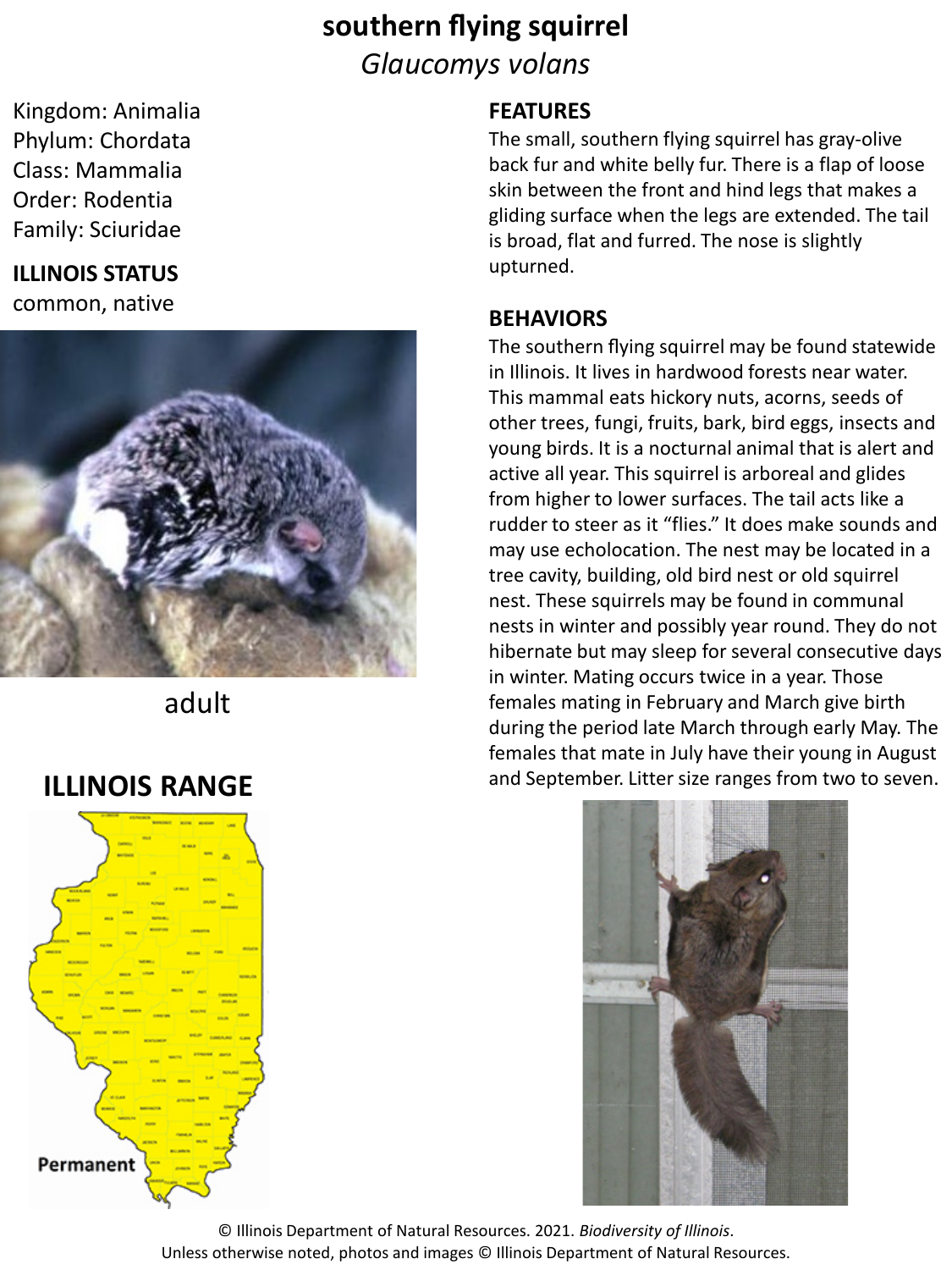

Photo by MDC Staff, courtesy Missouri Department of Conservation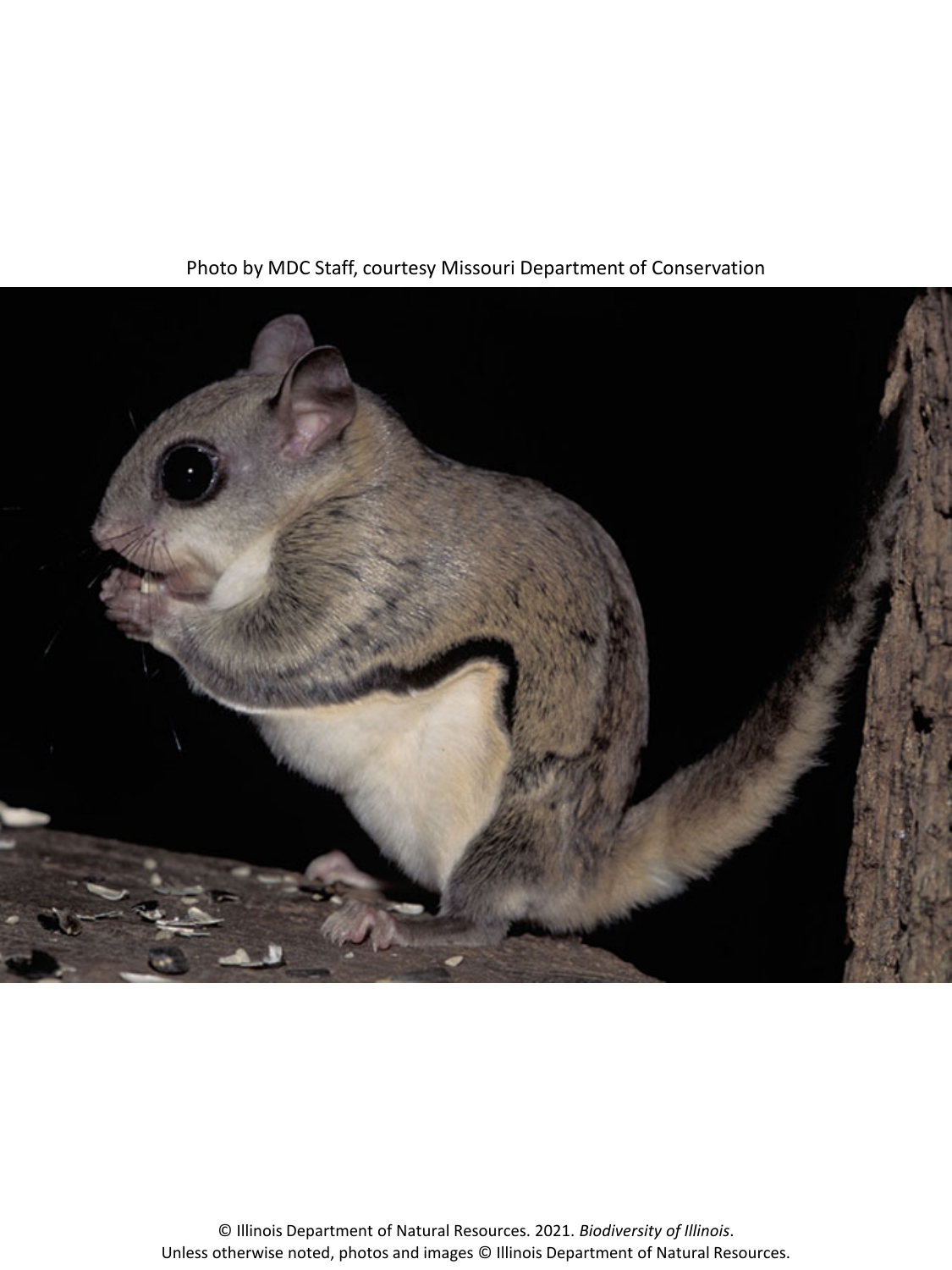#### © N. M. Wells, Mammal Images Library of the American Society of Mammalogists